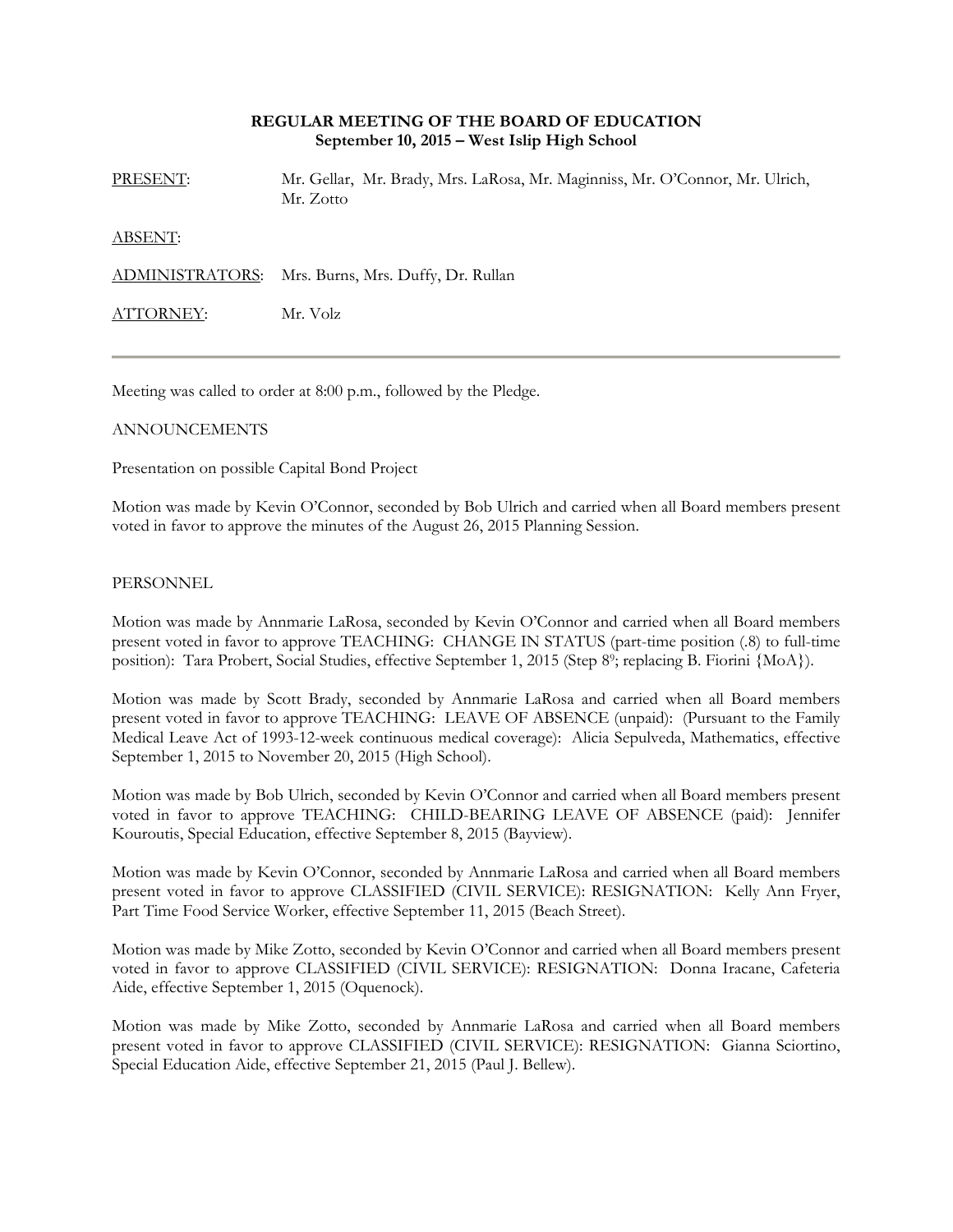Motion was made by Scott Brady, seconded by Annmarie LaRosa and carried when all Board members present voted in favor to approve CLASSIFIED (CIVIL SERVICE): PROBATIONARY APPOINTMENT: \*Catherine Widergren, Senior Clerk Typist, effective September 22, 2015 (Beach Street; Step 1; replacing C. Consavage {retired}).

Motion was made by Kevin O'Connor, seconded by Annmarie LaRosa and carried when all Board members present voted in favor to approve CLASSIFIED (CIVIL SERVICE): PROBATIONARY APPOINTMENT: Catherine LaMotte, Cafeteria Aide, effective September 11, 2015 (Udall; Step 1; replacing D. Harrell {now a Special Education Aide}).

Motion was made by Bob Ulrich, seconded by Mike Zotto and carried when all Board members present voted in favor to approve CLASSIFIED (CIVIL SERVICE): PROBATIONARY APPOINTMENT: \*Dina Woods, Special Education Aide, effective September 22, 2015 (Paul J. Bellew; Step 1; replacing G. Sciortino {resigned}).

Motion was made by Ron Maginniss, seconded by Mike Zotto and carried when all Board members present voted in favor to approve CLASSIFIED (CIVIL SERVICE): SUBSTITUTE CUSTODIAN (\$9.75 per hour): Bruce Bockstruck, effective September 14, 2015.

Motion was made by Kevin O'Connor, seconded by Ron Maginniss and carried when all Board members present voted in favor to approve CLASSIFIED (CIVIL SERVICE): SUBSTITUTE FOOD SERVICE WORKER (\$9.75 per hour): Kelly Ann Fryer, effective September 14, 2015.

Motion was made by Kevin O'Connor, seconded by Bob Ulrich and carried when all Board members present voted in favor to approve CLASSIFIED (CIVIL SERVICE): SUBSTITUTE SPECIAL EDUCATION AIDE: Catherine LaMotte, effective September 11, 2015.

Motion was made by Kevin O'Connor, seconded by Mike Zotto and carried when all Board members present voted in favor to approve OTHER: FALL 2015 MIDDLE SCHOOL COACHES: FOOTBALL: Dave Rubano, Head 7-8 Udall Coach (replacing S. Mauro approved at the June 11, 2015 BoE meeting); John Wilkinson, Assistant 7-8 Udall Coach (replacing D. Rubano approved at the June 11, 2015 BoE meeting); Edward Montalvo, Volunteer 7-8 Udall Coach.

Motion was made by Bob Ulrich, seconded by Scott Brady and carried when all Board members present voted in favor to approve OTHER: SUBSTITUTE TEACHER (\$115 per diem): Melissa LaPinta, effective September 11, 2015; Collette Squillante, effective September 11, 2015; Debra Woltmann, effective September 11, 2015.

Motion was made by Bob Ulrich, seconded by Annmarie LaRosa and carried when all Board members present voted in favor to approve OTHER: SUBSTITUTE TEACHING ASSISTANT (\$85 per diem): Nikki Caputi, effective September 11, 2015; Melissa LaPinta, effective September 11, 2015.

# CURRICULUM UPDATE

Dr. Rullan informed the audience that the opening of school went smoothly and Superintendent's Conference Day took place on September 1, the first of four that will be held during the school year. A letter to parents is forthcoming. Dr. Rullan also spoke about curriculum projects and the work of the advisory committees for attendance, homework, grading and grading requirements. The presentation of the 2014-2015 assessment results will be presented at the October Board meeting due to the evening's capital bond presentation.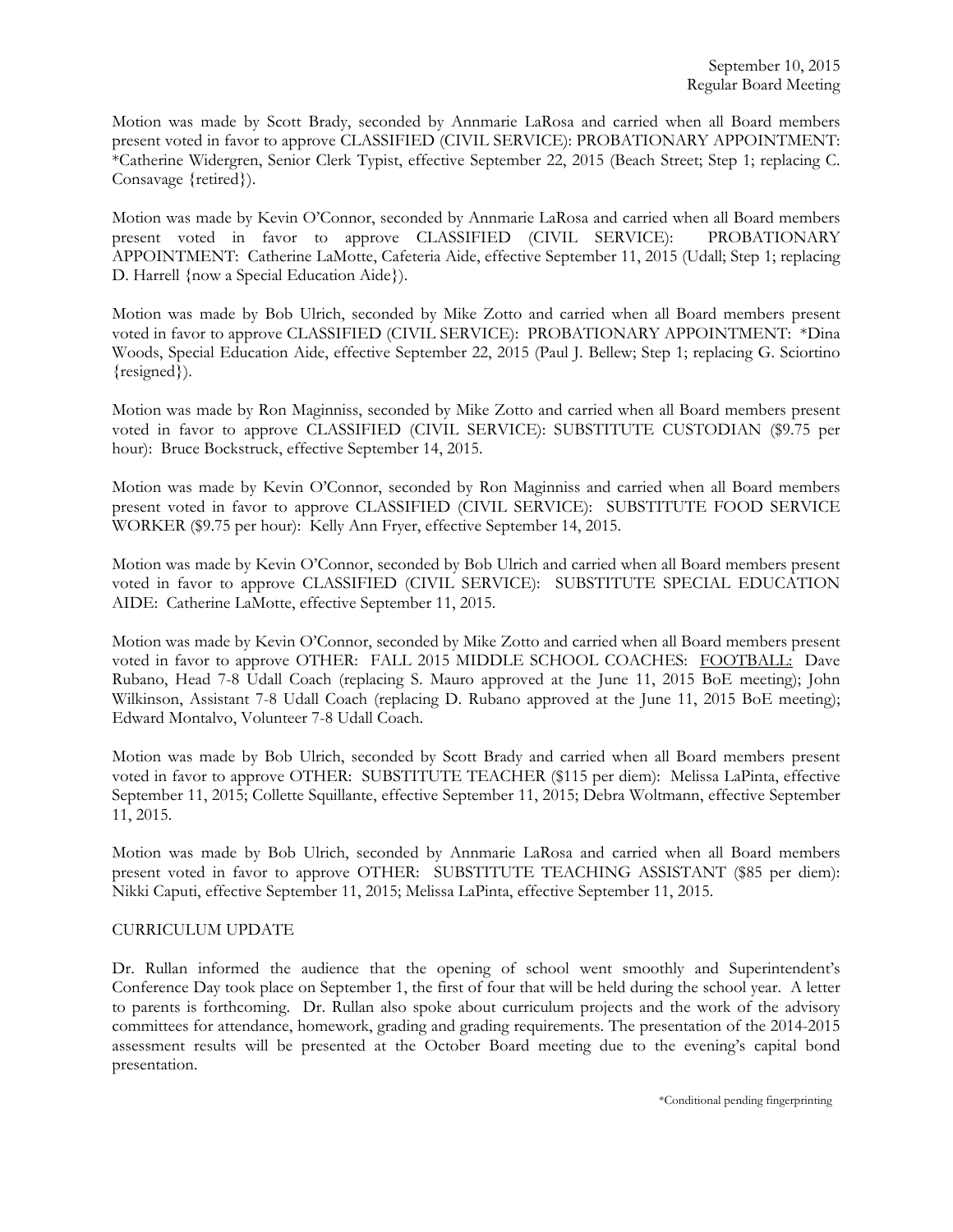#### REPORT OF BOARD COMMITTEES

Finance Committee: Bob Ulrich reported on the meeting held on 9/8/2015. Items reviewed included the July treasurer's report, July payroll summary; claims audit report and August's System Manager Audit trail report. Warrants, July financial statements, surplus of Chevy Van 1997, Ford Van 1998 and 33 obsolete AP Biology textbooks, special education contracts for Babylon UFSD, DaVinci Education & Research, LLC, Little Flower Children & Family Services of New York/Summer 2015 and The Center for Developmental Disabilities were also reviewed. Wendy Duffy reviewed the recent Tax Anticipation Notice borrowing. The district budgeted for \$29,500,000.00 at .75% interest. The actual amount the district is borrowing is \$25,000,000.00 and the effective net interest rate cost is .53%.

Education Committee: Annmarie LaRosa reported on the meeting that took place 9/10/15. The committee met Michelle Walsh, the new Intervention Services Coordinator. The committee discussed curriculum updates and Superintendent's Conference Day. Mrs. Walsh will be working with classroom teachers to provide strategies to support students who may need intervention. The committee also discussed safety and security and the effect on education.

Buildings & Grounds: Kevin O'Connor reported on the meeting that took place 9/8/2015. Items discussed included the bond project and district-wide fire inspections. Long Island Gym will be the general contractor for the new turf scoreboard installation project for which some of the installation labor and materials may be donated. A full roach treatment was completed at the high school and many baits, gels, granular and dusting methods were applied. Over 500 glue traps were strategically located and these traps will be monitored and findings will be reported. Bridges Academy and South Shore Children's Center have expanded occupancy; a new irrigated grass field was created at Bayview for use during recess and physical education, all parking lot and curb lines have been freshly painted, and gym and stage floors have been refinished.

Committee on Special Education/Preschool Special Education: Annmarie LaRosa reported on the meeting that took place on 9/10/2015 at which CSE and CPSE recommendations for the month were reviewed. All were found to be in order.

DASA Committee: Dr. Rullan reported on the meeting that took place on 9/8/2015. Items discussed were new regulations regarding transgender students, cyberbullying, social media problems, staff training, and supporting students who are more victimized by bullying. Other items discussed were *The OZ Principle*, bucket filler activities, instilling confidence, strategy and coping skills, trends and patterns of behavior, victim prevention and hosting student assemblies.

## FINANCIAL MATTERS

The treasurer's report for July was presented. Beginning balance as of 6/30/2015 \$16,408,074.66; ending balance as of 7/31/2015 : \$12,881,542.91.

Motion was made by Bob Ulrich, seconded by Kevin O'Connor, and carried when all Board members present voted in favor to approve the following budget transfers: 3240-3242 and 3220-3241.

Motion was made by Mike Zotto, seconded by Kevin O'Connor, and carried when all Board members present voted in favor to approve the following surplus items: AP Biology textbooks ISBN #0-8053-6777-2 {33}; 1997 Chevy van #502 Vin #1GBHG35R1V1082432; 1998 Ford van #509 Vin #1FDSE371WHBi3368.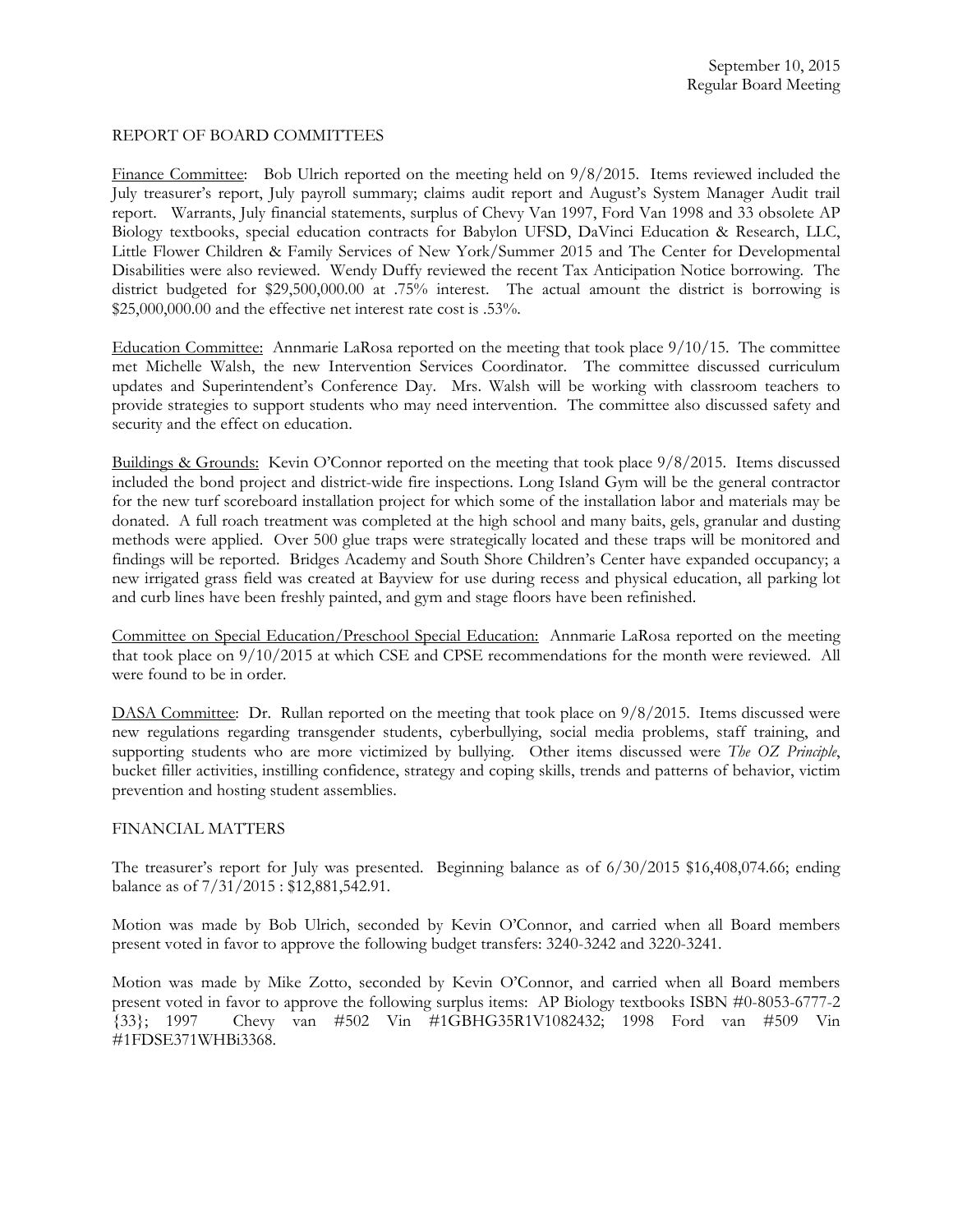Motion was made by Scott Brady, seconded by Annmarie LaRosa, and carried when all Board members present voted in favor to approve 2015-2016 Special Education Contracts: Babylon UFSD, Da Vinci Education & Research, LLC, Little Flower Children and Family Services of New York {7/1-8/31/2015}, The Center for Developmental Disabilities.

#### PRESIDENT'S REPORT

Motion was made by Scott Brady, seconded by Annmarie LaRosa, and carried when all Board members present voted in favor to approve Amendment to Lease Agreement – Ask Us. The lease has been extended to 2020 with 3% increases annually.

## SUPERINTENDENT'S REPORT

Mrs. Burns informed the audience that students returned to school and teachers and staff attended Superintendent's Conference Day on September 1. The keynote speaker, Thomas Volz, spoke about the use of social media. Mrs. Burns extended her appreciation to teaching and support staff for a smooth opening. There is a total enrollment of 4,484 students, a decrease of 125 students from last year.

#### NOTICES/REMINDERS: None

Residents who spoke but did not submit an "Invitation to the Public" End of Meeting Card:

Mrs. Catherine Artusa, 574 Peter Paul Drive, West Islip – Mrs. Artusa spoke about issues students had obtaining their schedules for the school year and suggested that schedules become available by August 15th in future years.

Resident #2: This resident inquired about the procedure used at the elementary level to drop off school supplies; not all teachers were present for these students and classrooms were left in messy conditions. Mrs. Burns explained that the procedure was put into place when the students were redistricted in 2012, and other formats will be considered in the future .

Resident #3: This resident requested that the Board write a letter of opposition to the State Education Department to vote "no" to changes required to the APPR Plan in 3012-d legislation. The Board agreed to review letters that were sent by other districts and draft a letter in that regard.

Motion was made by Kevin O'Connor, and seconded by Annmarie LaRosa and carried when all Board members present voted in favor to adjourn to Executive Session at 9:55 p.m. for the purpose of discussing personnel, negotiations, and/or litigation.

Meeting reconvened at 10:32 p.m. on motion by Ron Maginniss, seconded by Mike Zotto and carried when all Board members present voted in favor.

Motion was made by Kevin O'Connor, seconded by Annmarie LaRosa, and carried when all Board members present voted in favor to approve DASA letter to parent.